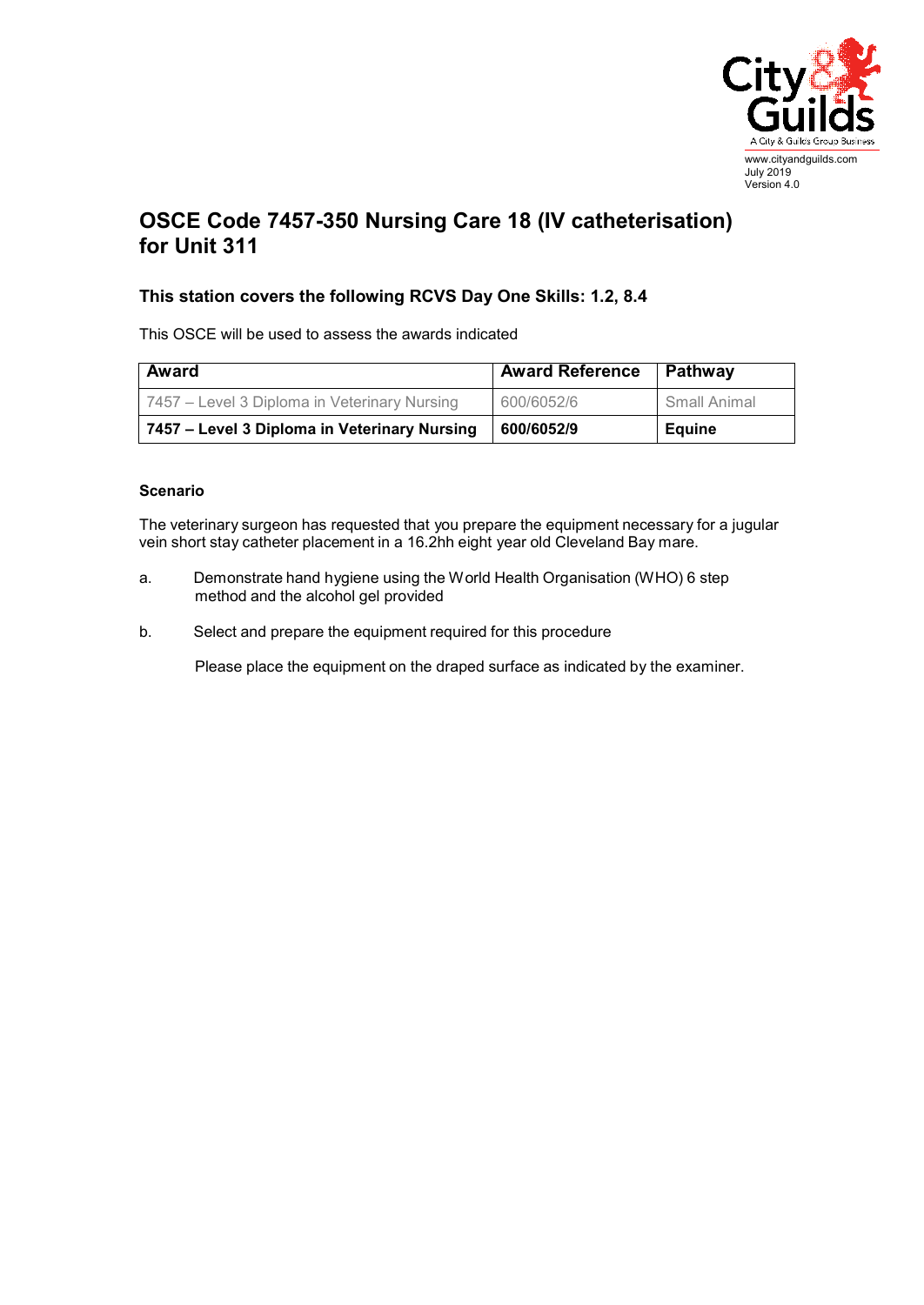| Methodology: You will be expected to: |                                                                                                                          |  |
|---------------------------------------|--------------------------------------------------------------------------------------------------------------------------|--|
| 1.                                    | Remove all hand and wrist jewellery, roll sleeves up (candidates without jewellery or<br>long sleeves awarded this step) |  |
| 2.                                    | Nails well manicured, clean and unvarnished. False nails are not permitted.                                              |  |
| 3.                                    | Apply 3-5 mls alcohol rub to palms (usually 1 pump)                                                                      |  |
| 4.                                    | Rub hands palm to palm (minimum 3 strokes)                                                                               |  |
| 5.                                    | Rub right palm over the back of the left hand (minimum 3 strokes)                                                        |  |
| 6.                                    | Rub left palm over the back of right hand (minimum 3 strokes)                                                            |  |
| 7.                                    | Interlace fingers and rub palms together (minimum 3 strokes)                                                             |  |
| 8.                                    | Clasp fingers to rub back of fingers (minimum 3 strokes)                                                                 |  |
| 9.                                    | Rotationally rub the left thumb with the right palm (minimum 3 strokes)                                                  |  |
| 10.                                   | Rotationally rub the right thumb with the left palm (minimum 3 strokes)                                                  |  |
| 11.                                   | With left finger tips rub the palm of the right hand (minimum 3 strokes)                                                 |  |
| 12.                                   | With right finger tips rub the palm of the left hand (minimum 3 strokes)                                                 |  |
| 13.                                   | Air dry hands or ensure hands are dry before selecting equipment                                                         |  |
| 14.                                   | Effective hand hygiene technique used (WHO Method)                                                                       |  |
| 15.                                   | Select clippers                                                                                                          |  |
| 16.                                   | Select clipper blades                                                                                                    |  |
| 17.                                   | Apply clipper blades correctly                                                                                           |  |
| 18.                                   | Check clippers are functioning                                                                                           |  |
| 19.                                   | Select suitable skin antiseptic solution                                                                                 |  |
| 20.                                   | Select surgical spirit                                                                                                   |  |
| 21.                                   | Select lint free swabs                                                                                                   |  |
| 22.                                   | Select 1 appropriate IV catheter                                                                                         |  |